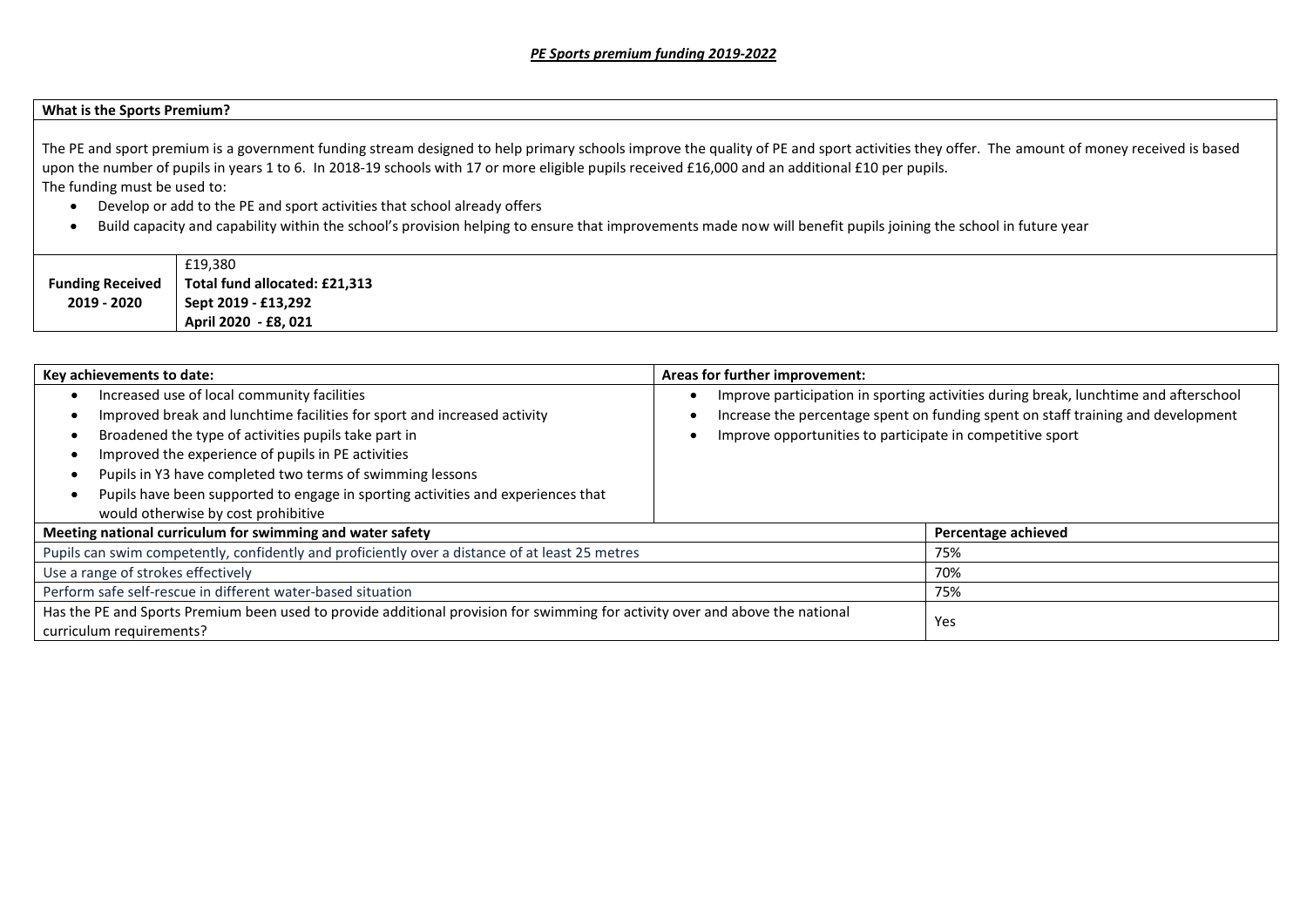| <b>Academic Year: 2019 - 2020</b><br>Date Updated: April 2020                                                                                         |                                                                                                                                                                                                                                                         |                                                  |                                                                                                                                                                                                                                                                                                                                      |                                                                                                                                                                                                                                                                                                                                                                                |
|-------------------------------------------------------------------------------------------------------------------------------------------------------|---------------------------------------------------------------------------------------------------------------------------------------------------------------------------------------------------------------------------------------------------------|--------------------------------------------------|--------------------------------------------------------------------------------------------------------------------------------------------------------------------------------------------------------------------------------------------------------------------------------------------------------------------------------------|--------------------------------------------------------------------------------------------------------------------------------------------------------------------------------------------------------------------------------------------------------------------------------------------------------------------------------------------------------------------------------|
|                                                                                                                                                       | Key Indicator 1: The engagement of all pupils in physical activity. Chief Medical Officer guidelines recommend that primary school                                                                                                                      | Total Funding Allocated: £10,900 Percentage of   |                                                                                                                                                                                                                                                                                                                                      |                                                                                                                                                                                                                                                                                                                                                                                |
|                                                                                                                                                       | children undertake at least 30 minutes of physical activity per day in school                                                                                                                                                                           |                                                  |                                                                                                                                                                                                                                                                                                                                      | total allocation: 51%                                                                                                                                                                                                                                                                                                                                                          |
| <b>School Focus</b>                                                                                                                                   | <b>Actions to achieve</b>                                                                                                                                                                                                                               | <b>Funding allocated</b>                         | <b>Evidence and impact</b>                                                                                                                                                                                                                                                                                                           | <b>Sustainability and next steps</b>                                                                                                                                                                                                                                                                                                                                           |
| To develop a broad range of<br>activities that are<br>taught/experienced in the<br>wider curriculum and                                               | Community facilities to be used to<br>enable pupils to be aware of their<br>local venues                                                                                                                                                                | (funded as part of<br>sports<br>partnership SLA) | Pupils regularly participate in sports and<br>competitions at venues in their local<br>community, including: Northfield Sports<br>College, Billingham Forum, Billingham<br>Synthonia Football Club, Billingham Rugby<br>Club, Stockton Riverside College                                                                             | Due to COVID - 19 school closure, children were<br>no longer be able to compete in events from<br>March - July. School liaised with the partnership to<br>ensure links with the community were made and<br>children were still encouraged to participate in<br>active sports.                                                                                                  |
| community                                                                                                                                             | Book a range of instructors (from the<br>wider community) to deliver extra PE<br>sessions to encourage pupils to<br>access sports/clubs held in their<br>locality                                                                                       | £1,600                                           | Pupils have participated in additional<br>lessons in boxing, hula hooping, judo, street<br>dance.                                                                                                                                                                                                                                    | Due to COVID - 19 school closure, extra PE<br>sessions, led by instructors, did not take place.<br>(underspend of £300)                                                                                                                                                                                                                                                        |
| Improve the playtime facilities<br>to encourage pupils to be more<br>involved in sport and more                                                       | Employ a Sports Apprentice to<br>organise and supervise a rolling<br>program of activities for break times<br>including a variety of lunchtime clubs                                                                                                    | £2,000                                           | All pupils in KS2 were given greater<br>opportunities of participating in sports<br>during break and lunch times.                                                                                                                                                                                                                    | Sports Apprentice has been timetabled across KS2<br>and children have been participating in school<br>game style activities throughout the year up until<br>school closure in March due to COVID-19.<br>During school closure, our Facebook page was<br>updated daily to encourage children to participate<br>in family style active activities and to spend time<br>outdoors. |
| structured physical activity                                                                                                                          | Purchase PE equipment trolleys and<br>a range of outdoor equipment for<br>pupils to use during break times to<br>encourage active games and<br>practising of skills such as throwing<br>and catching, and balancing                                     | £250 per trolley<br>and equipment<br>$3x = £750$ | Pupils are more active during morning,<br>lunch and afternoon breaks                                                                                                                                                                                                                                                                 | New playtime equipment has been ordered and<br>distributed between classes.                                                                                                                                                                                                                                                                                                    |
| Provide pupils with<br>opportunities to participate in<br>different sports that will benefit<br>them emotionally and<br>physically; children to learn | Book a yoga instructor for extra PE<br>and wellbeing sessions<br>Provide ALL children with an extra 30<br>minutes of structured physical                                                                                                                | £450<br>£3,600                                   | Pupils in KS1 understand how to regulate<br>their emotions and feelings in order to<br>function more effectively were able to enjoy<br>the wellbeing benefits of PE.<br>Pupils are more able to deal with difficult<br>situations in a calm manner<br>All pupils are participating in more<br>structured physical activity per week. | Children across school, including EYFS, participate<br>in an extra 30 minute PE session led by a Level 5 PE                                                                                                                                                                                                                                                                    |
| about ways to develop heathy<br>lifestyles including their mental<br>well-being                                                                       | activity per week (lead by Level 5 PE<br>Specialist TAs) additional to the 2hrs<br>of PE lessons led by class teachers<br>and active playtimes<br>Ensure a range of subsidised after<br>school clubs are held each term and<br>accessible to all pupils | £2,500                                           | 40% of all pupils have attended a variety of<br>clubs including: tennis, football, multi-<br>sports, dance, dodgeball, cookery.                                                                                                                                                                                                      | Specialist.<br>No after school clubs have taken place since March<br>2020.<br>(£280 underspend due to Covid-19)                                                                                                                                                                                                                                                                |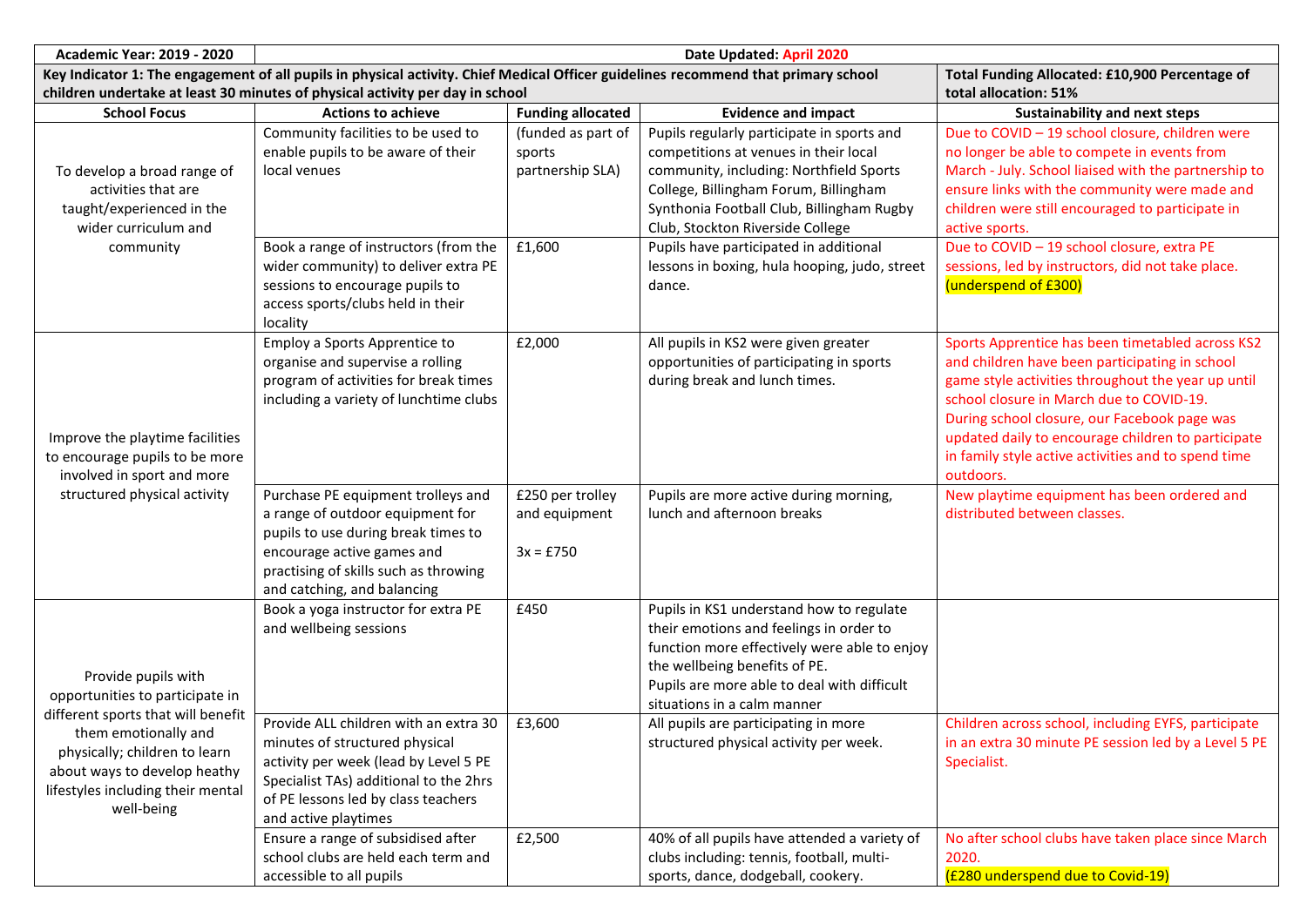| Key Indicator 2: The profile of PE and sport being raised across the school as a tool for whole school improvement |                                                                                                                                                                                                       |                          |                                                                                                                                                                                             | Total Funding Allocated: £2,616 Percentage of<br>total allocation: 12%                                                                                                 |
|--------------------------------------------------------------------------------------------------------------------|-------------------------------------------------------------------------------------------------------------------------------------------------------------------------------------------------------|--------------------------|---------------------------------------------------------------------------------------------------------------------------------------------------------------------------------------------|------------------------------------------------------------------------------------------------------------------------------------------------------------------------|
| <b>School Focus</b>                                                                                                | <b>Actions to achieve</b>                                                                                                                                                                             | <b>Funding allocated</b> | <b>Evidence and impact</b>                                                                                                                                                                  | <b>Sustainability and next steps</b>                                                                                                                                   |
| Increase equipment so pupils of<br>abilities are encouraged to                                                     | Purchase and update age-appropriate<br>sports equipment so teachers are able to<br>deliver PE lessons effectively, therefore<br>enriching pupil's learning experiences<br>and improving participation | £2,091                   | All pupils have access to PE<br>equipment that is age-appropriate                                                                                                                           | Resources have been audited and new equipment<br>has been purchased.<br>A further audit will take place in the Spring Term to<br>repair/replace equipment accordingly. |
| participate in more PE                                                                                             | Purchase plimsolls in a range of sizes so all<br>pupils can take part in PE sessions                                                                                                                  | £75                      | All pupils have the correct footwear<br>to enable them to participate in<br>lessons                                                                                                         | Replenish stock when needed                                                                                                                                            |
| Increase sports day profile and<br>impact                                                                          | Purchase age-appropriate equipment and<br>PE gaming equipment                                                                                                                                         | £250                     | All children will participate in team<br>events. Children in Year 5 and 6 will                                                                                                              | Due to Covid 19, our traditional sports days will be<br>cancelled.                                                                                                     |
|                                                                                                                    | Purchase medals, certificates and prizes                                                                                                                                                              | £200                     | led events and promote positive<br>attitudes and participation during<br>the events.<br>Parents will be able to attend and<br>celebrate the success and<br>participation of their children. | A virtual sports event will take place instead.<br>(underspend of £200 due to Covid-19)                                                                                |

| Key Indicator 3: Increased confidence, knowledge and skills of all staff in teaching PE and sport |                                                                                                                                                                               |                          |                                                                                                               | <b>Total Funding Allocated: £2,300</b><br>Percentage of total allocation: 11% |
|---------------------------------------------------------------------------------------------------|-------------------------------------------------------------------------------------------------------------------------------------------------------------------------------|--------------------------|---------------------------------------------------------------------------------------------------------------|-------------------------------------------------------------------------------|
| <b>School Focus</b>                                                                               | <b>Actions to achieve</b>                                                                                                                                                     | <b>Funding allocated</b> | <b>Evidence and impact</b>                                                                                    | <b>Sustainability and next steps</b>                                          |
| To improve progress and<br>achievement of all pupils by up-<br>skilling all staff in delivering   | All teaching staff to be encouraged and<br>given opportunities to attend courses to<br>upskill them in delivering PE and sport with<br>confidence and competence.             | £2,300                   | Courses attended:<br><b>Active Literacy</b><br>Skills to play<br>Invasions<br>Kidz R Fit<br>INSET: Active PE, |                                                                               |
| high quality PE lessons (CPD<br>Redcar and Eston SSSP,<br>Hartlepool SSP, Stockton SSP)           | All teaching staff to be encouraged and<br>given opportunities to attend courses to<br>support them to more effectively plan<br>increased physical activity in their lessons. |                          |                                                                                                               |                                                                               |